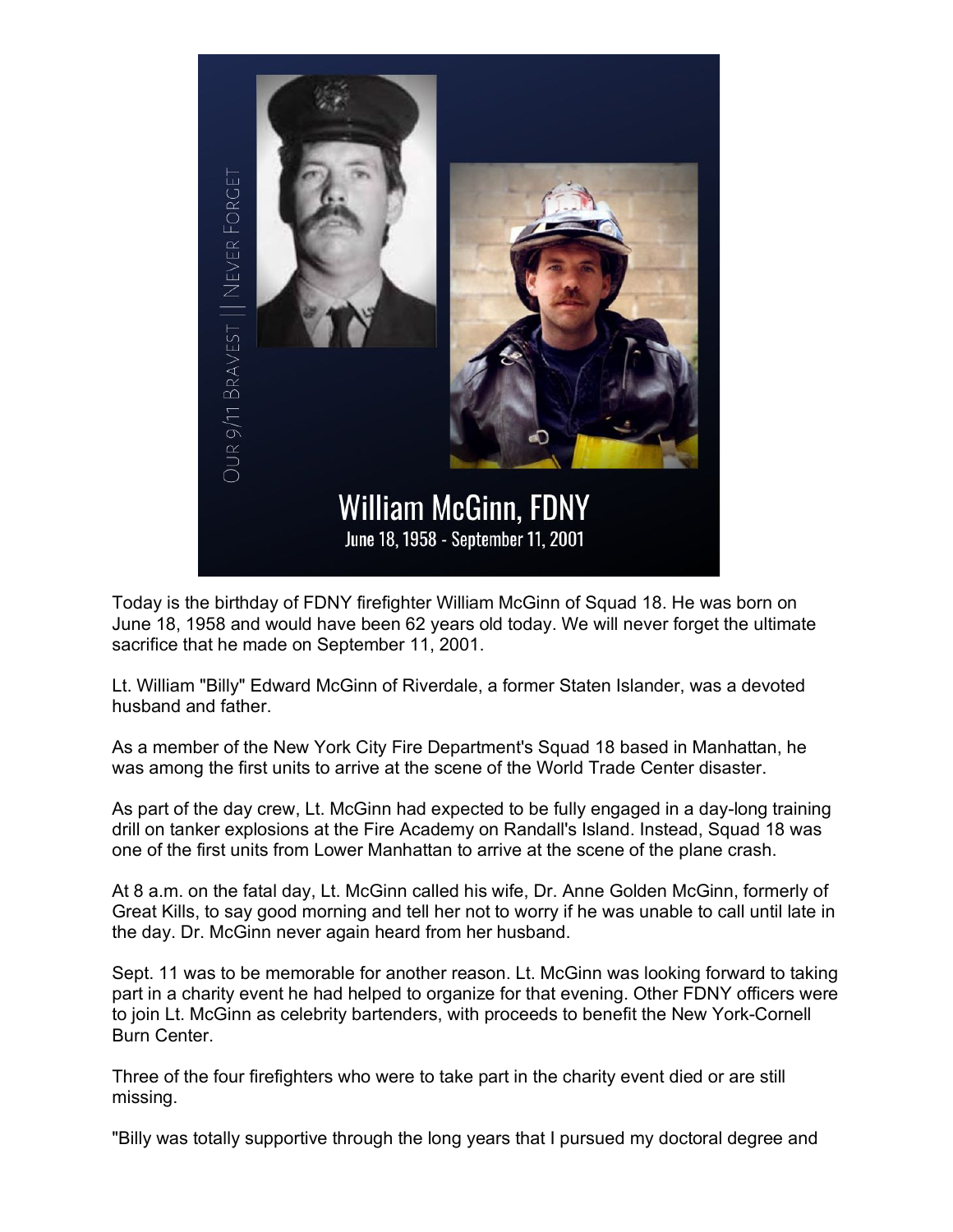encouraged me in my career," said Dr. McGinn, who has a Ph.D. in public health.

"He was devoted, loving, thoughtful and eternally optimistic. He cherished his family, was dedicated to the job he loved, and approached every day with incredible energy."

As the father of Liam, 8, and Cordelia, 6, Lt. McGinn was active in the Parents Association and served on the School Leadership Team at PS 81 in Riverdale. He coached Liam's team in the North Riverdale Baseball League and he was the den leader of Cub Scout Pack 613.

Lt. McGinn scheduled his work hours to spend the most time possible with his children. Their well-being and their education were his greatest concerns, and his deep love for them always was evident. He was a regular fixture in the school yard, the neighborhood pool, and entertained groups of children and adults alike with his firehouse stories and jokes, Dr. McGinn said.

>From his children's first nursery school classes on, each year he came in full turn-out gear to teach their classmates about fire prevention and what to do in case of a fire. Many parents report that their children still talk about "Firefighter Bill," Dr. McGinn said.

Known as the neighborhood "Mr. Mom," he was listed on many a school child's emergency contact card. When a child was hurt, parents would call Billy, often at the child's request, to diagnose or treat the problem, Dr. McGinn said. He also was able to paint, repair, build, or demolish just about anything, and could always be depended upon to assist his family or his friends with their projects, Dr. McGinn said.

Born on Staten Island, Lt. McGinn lived in New Dorp and attended Our Lady Queen of Peace R.C. School, Egbert Intermediate School, Midland Beach, and New Dorp High School.

He graduated with a bachelor of science degree in civil engineering from the City College of New York of the City University of New York, Manhattan.

Inspired by his uncle, the late Lt. Kevin McGinn of Richmond, his ambition and dream was to serve as a New York City firefighter. He was appointed to the FDNY on March 5, 1984, and began has career at Ladder Company 11 on the Lower East Side of Manhattan.

After several years, he transferred to Brooklyn and became a member of Squad 1, part of the elite Special Operations Command. He was working in Squad 1 on the day they were called to respond to the WTC bombing in 1993.

He was promoted to the rank of lieutenant on May 5, 1994, and became an officer in Engine Company 56 in the Bronx. Lt. McGinn became an officer of Squad 18 when it was reestablished in 1998. As a member of Squad 18, he regularly participated in specialized training in emergency response to extraordinary events, including terrorist attacks.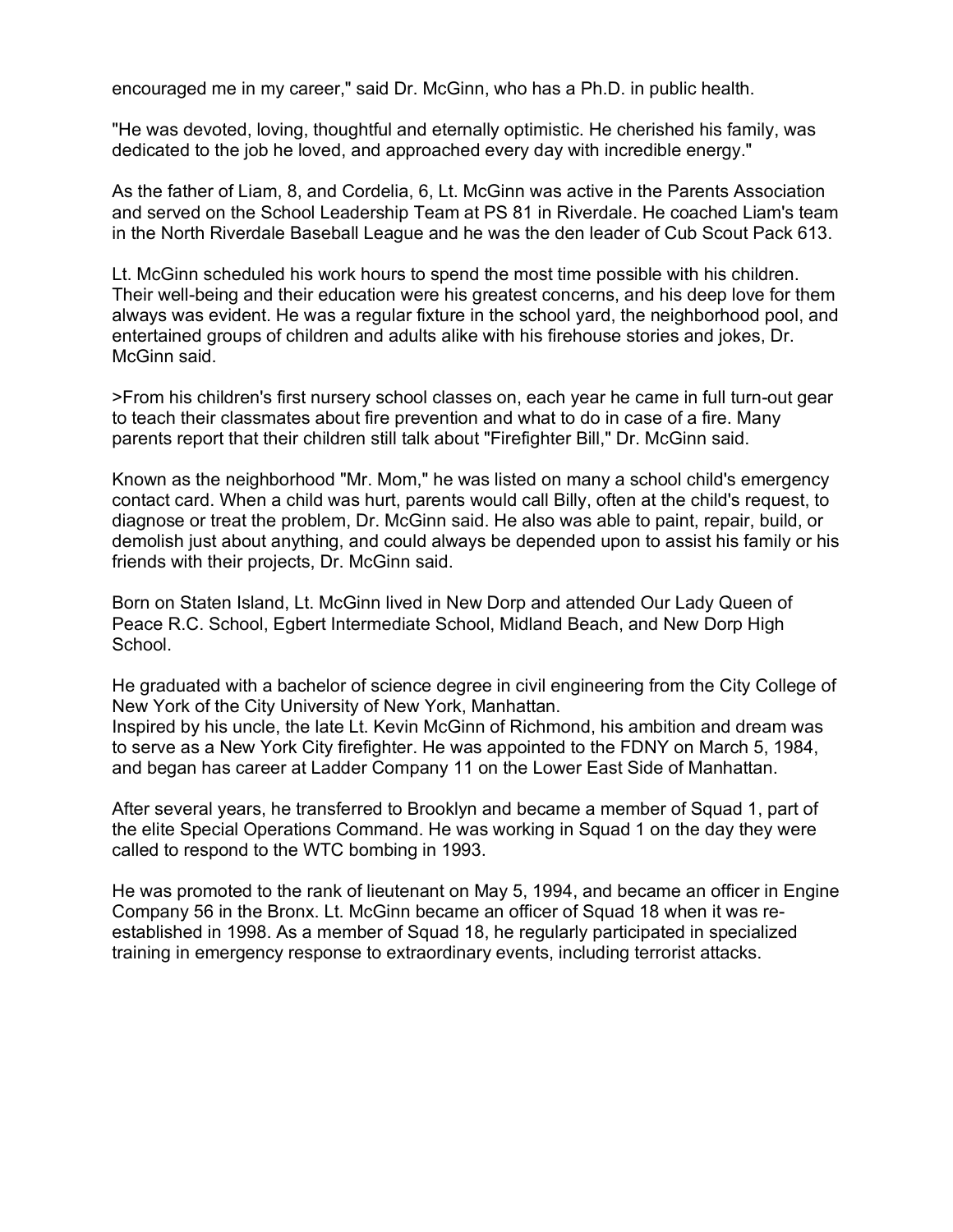

Today is the birthday of FDNY firefighter Sean Hanley of Ladder 20. He was born on June 18, 1966, and would have been 54 years old today. We will never forget the ultimate sacrifice that he made on September 11, 2001.

Sean S. Hanley heard stories about his grandfather's untimely death battling a blaze, but became a firefighter anyway. He contemplated a second career a few years ago when his three firehouse buddies died in line of duty, but decided being a firefighter was in his blood — no matter what the risk.

On Tuesday, that call to service brought the 35-year-old Bulls Head resident to Lower Manhattan minutes after he signed off for the day. The lifelong Staten Islander finished his night shift as a firefighter with Ladder Co. 20 in the SoHo section of Manhattan and planned to stop by his friend's midtown office. As he drove away in his black truck at around 8:45 a.m., Mr. Hanley flipped on the radio and heard that the Twin Towers were on fire; he rushed directly to the World Trade Center.

Family had heard little about his whereabouts or condition until fire officials confirmed Mr. Hanley's death on Saturday.

"He was a soft-hearted guy who would cry at the drop of a hat, yet he would go and fight for whoever needed it," said his father, Gerald, a retired firefighter from Engine 151 in Tottenville. "He was All-American, just like all the boys who went down."

Mr. Hanley comes from a long line of firefighters. His paternal grandfather, Gerald, died on Dec. 13, 1939, after fighting a fire with Engine Co. 282 in Brooklyn. He wore the shield number of his late maternal grandfather, Sanford Degon, who was also a firefighter with Ladder 20. His brother, Bryan Thomas Hanley, is a retired firefighter from Ladder Co. 101 in Brooklyn.